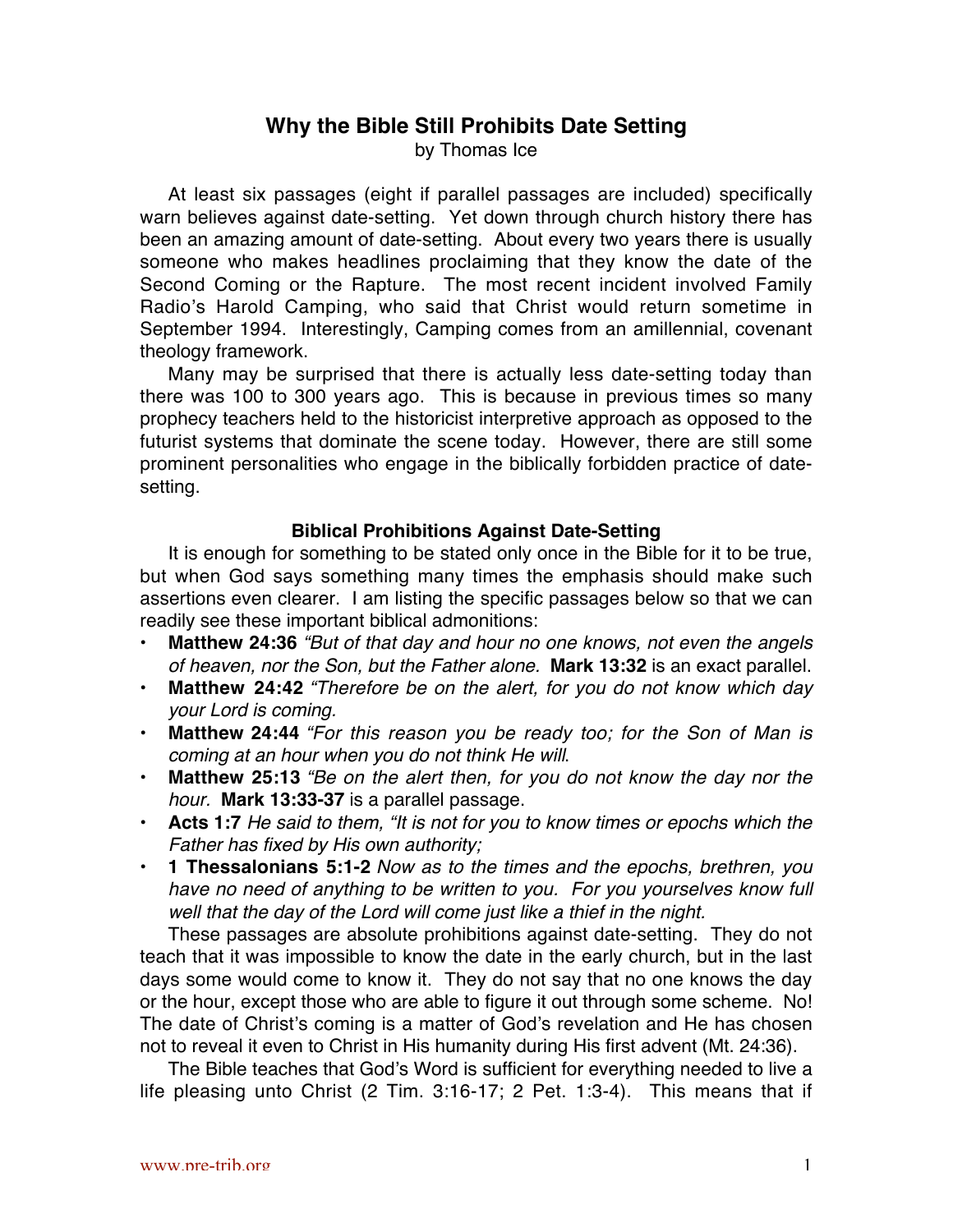something is not revealed for us in the Bible then it is not needed to accomplish God's plan for our lives. The date of Christ's return is not stated in the Bible, therefore, in spite of what some may say, knowing it is not important for living a godly life. The Lord told Israel "The secret things belong to the Lord our God, but the things revealed belong to us and to our sons forever, that we may observe all the words of this law" (Deut. 29:29). The date of Christ's coming has not been revealed, thus it is a secret belonging only to God.

## **But What About . . . ?**

Some believe that there are passages in the Bible which teach that believers will be able to know the date of Christ's return. I will examine some of these passages to show how those who advocate date-setting have misused various passages in their attempts to legitimize date-setting. The Bible does not contain internal contradictions. It is wrong to think that on the one hand Scripture says "no man can know," but then on the other hand that some will be able to figure it out.

1. **Luke 21:28** "But when these things begin to take place, straighten up and lift up your heads, because your redemption is drawing near." Some have taught that this passage implies a license to date-set. However, important contextual indicators include the fact that it refers to Jewish believers during the future seven-year tribulation, who right before the Second Coming are told to watch, not date-set, as they endure the final period of severe persecution. This does not relate to date-setting but is a general command to watch for the unknown time of the Lord's return.

2. **Hebrews 10:25b** "but encouraging one another; and all the more, as you see the day drawing near." Some teach that this implies that believers are able to see or know that "the day" (i.e., the Second Coming) is drawing near. While some do interpret "the day" as a reference to the Second Coming, I think that the immediate context and the context of the book of Hebrews is one that is a warning to Jewish believers before the A.D. 70 destruction of Jerusalem and the Temple not to return (i.e., apostatize) to Judaism, since the immediate future only contained wrath for those Jews who reject Jesus as their Messiah. Therefore, "the day" is not a reference to the Second Coming, instead it refers to Jerusalem's destruction by the Romans in A.D. 70.

3. **1 Thessalonians 5:4** "But you, brethren , are not in darkness, that the day should overtake you like a thief." It has been taught from this passage that believers would have to know the timing of "the day" (i.e., "the day of the Lord," see 5:2) in order to not be overtaken by it. This date-setting interpretation attaches the wrong sense to Paul's teaching. Paul is saying that they will not be overtaken because they are prepared by virtue of the fact that they are believers. All believers will be taken care of by the Lord (I believe through the Pre-Trib Rapture) so that unlike the unbeliever who will be unprepared and caught off guard, the believer is prepared.

4. **Israel's Feast Cycle.** The Bible teaches a cycle of seven feasts which Israel was to celebrate yearly. The seven feasts are Passover, Unleavened Bread, Firstfruits, Feast of Weeks, Trumpets, Day of Atonement, and Tabernacles. The first four feasts are celebrated in Spring, while the remaining three are commemorated in the Fall. A common interpretation concludes that the feasts also are prophetic of the career of the Messiah. The Spring cycle is said to have been fulfilled by Christ at His first coming, while the Fall cycle will be fulfilled in the future through events surrounding the Second Coming. Up to this point, I have no problem with this scheme. However, I do have a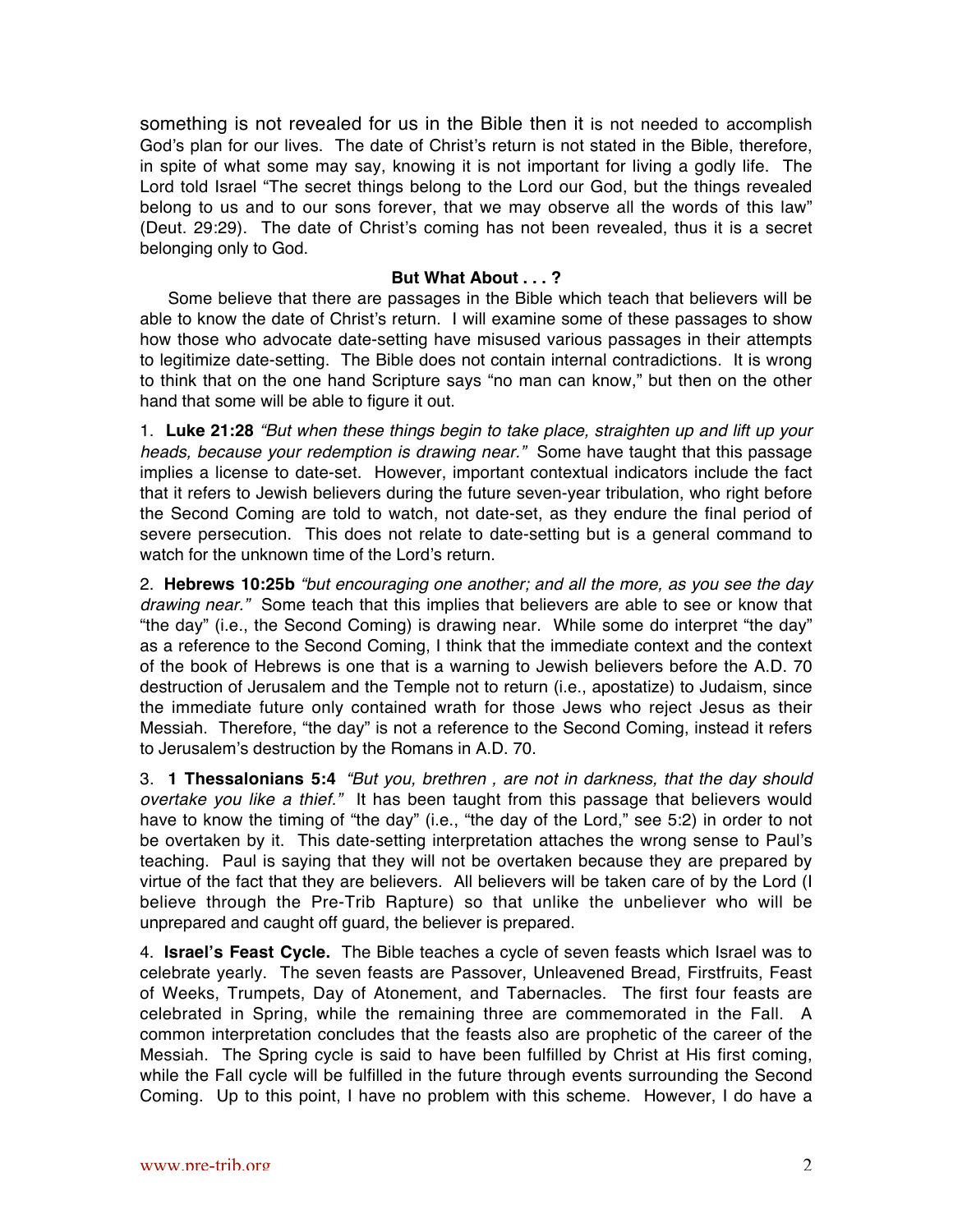problem with those who teach that the fifth feast (Trumpets) is a reference to the Rapture. Since Rosh HaShannah (Hebrew for Feast of Trumpets) is yearly celebrated on Tishri 1 according to the Hebrew calendar (this day usually falls in September according to our contemporary calendar), and it is argued that trumpets are related to the Rapture (1 Cor. 15:52), therefore, the Rapture will occur on Tishri 1 as the Spring cycle begins to be fulfilled. This scheme argues that if the year of the Rapture can be determined, then we would know that it would occur in the fall of the year. It seems that many of the more recent and popular date-setting schemes have implemented Israel's feast cycle in some way.

There is one major problem with this approach that disqualifies any use of it for datesetting. Israel's feasts relate to Israel and Israel alone. True, the fulfillment of Israel's feasts relate to salvation for all mankind, but the precise fulfillment relates exclusively to national Israel. The Rapture is a new event related only to the church and thus could not have been predicted through Old Testament revelation such as Israel's feast. Thus, any use of the feasts of Israel in an attempt to date-set is invalid.

#### **If Not Date-Setting, What?**

Since the Bible prohibits date-setting, what does it teach? Many of the same passages which prohibit date-setting, at the same time instruct us what to do until the Lord returns. For example, Matthew 24:42 not only warns "for you do not know which day your Lord is coming," but also admonishes believers to "be on the **alert**." Matthew 24:44 tells us to "**be ready**" because "the Son of Man is coming at an hour when you do not think He will." Also, Matthew 25:13 admonishes us to "be on the **alert** then, for you do not know the day nor the hour."

The alert to which believers are called is not to date-setting, but one of looking for the Savior, since we do not know when He will return. We are to be alert, in contrast to unbelievers who are pictured as sleeping in regard to the things of God. We are to be alert for the purpose of godly living until the Lord does return because we are in the dark night of this current evil age, which requires an active alertness toward evil.

If the church knew the day or the hour of the Rapture then imminence, the posture Christians have in relation to the Rapture, would be destroyed. Biblical imminence teaches that Christ can, but does not have to, come at any moment. It also means that there are no signs which have to be fulfilled in order for the Rapture to occur. Thus, Christ could literally come today, or this hour or moment. Thus, date-setting destroys imminence. How? If someone taught that the Rapture will happen on September 22, 1995, then it would mean that Christ could not come before that time. This would mean that the Rapture could not be imminent, since Christ could not come today if we knew the Rapture would occur on a specific date. Since imminence is often related to commands to holy living, date-setting would also have a negative impact upon ethics.

### **Signs of the Times and Date-Setting**

While date-setting is prohibited in God's Word, I believe that it is valid to realize that God is setting the stage for His great end-time program. What does that mean? As we stated in a previous issue, the Rapture is a signless event, thus it is impossible to identify any signs that indicate the nearness of the Rapture. This is why all attempts to date the Rapture have had to wrongly resort to an application of passages relating to God's plan for Israel to the church. An example of this misuse would be those who say Israel's feasts (i.e., Rosh HaShannah) relate to dating the Rapture as noted above. However, since the Bible outlines a clear scenario of players, events and nations